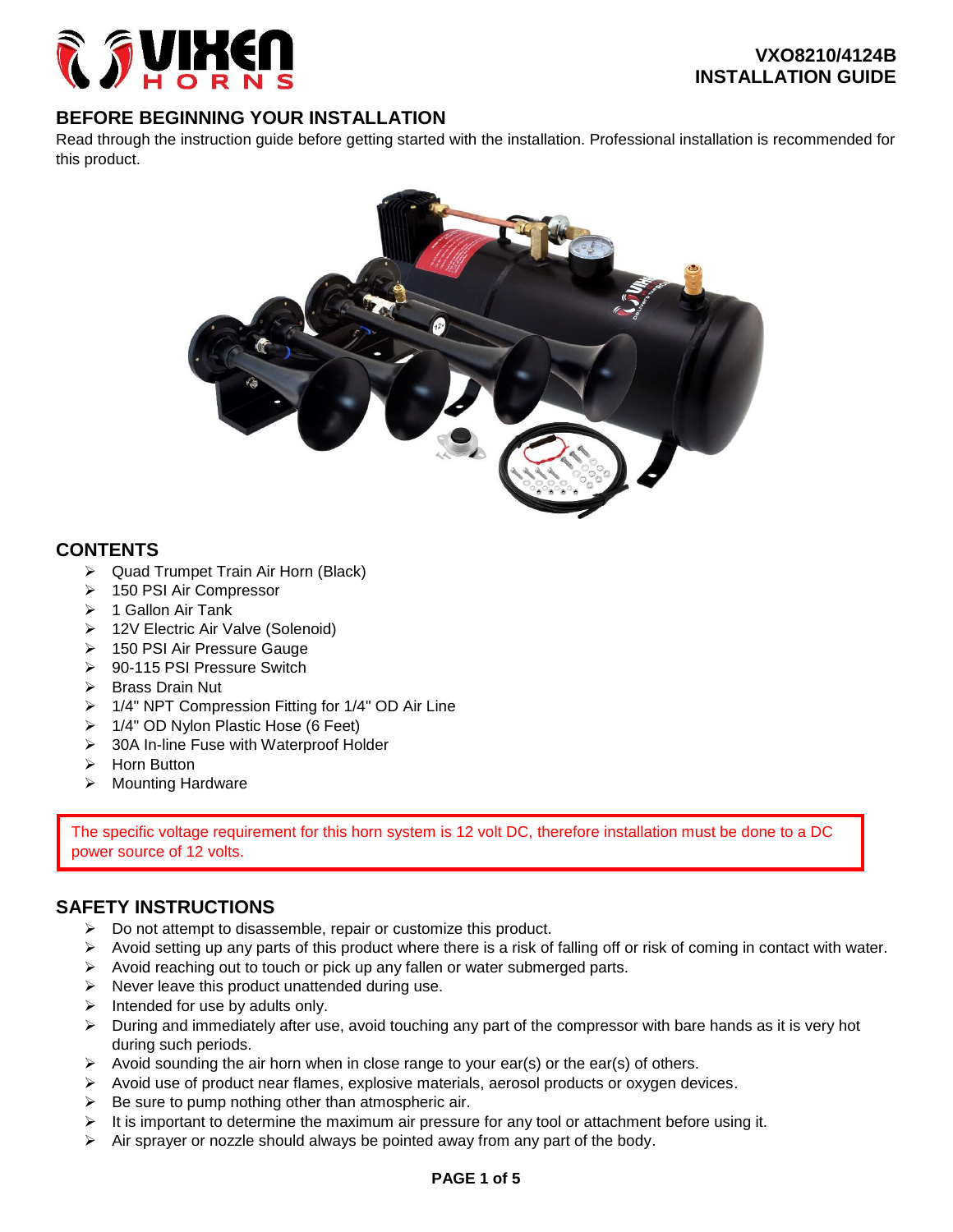

- $\triangleright$  The compressor has Thermal Overload Protection, if this protection activates, cut off the source of power and let the unit cool down for about 30 minutes. This will reset the system and allow you to safely resume use of the air compressor.
- $\triangleright$  Make sure your battery ground is detached before you begin.
- $\triangleright$  Set the horn up for use only in areas with adequate ventilation.
- $\triangleright$  Employ equipment for eye protection during drilling operations.
- $\triangleright$  Ensure that your air system has no pressure before you begin.

## **PLANNING YOUR INSTALLATION**

- $\triangleright$  Before beginning the installation, determine each component's spot.
- $\triangleright$  Confirm you have the proper length of airline and wire.
- $\triangleright$  Power wire to on-board air system should be kept short.
- $\triangleright$  To power up the on-board air system, make sure you use a 12-gauge wire or thicker.

# **HORN**

## **MOUNTING**

- $\triangleright$  Identify a suitable area for mounting, preferably an unobstructed sheet-metal surface like the frame or body of the vehicle so as to provide a firm platform which will help protect the horn from damage due to shaking. Never attach the horn to any plastic or other flexible material.
- $\triangleright$  Mark the spots for the holes with the bracket and then drill.
- $\triangleright$  The mounting hardware should be used to fasten the horn.

### **AIR LINE INSTALLATION**

 $\triangleright$  On one side of the included 1/4" OD air line, attach the compression nut and force the air line upon the male inlet fitting which is found on the electric solenoid valve.



- $\triangleright$  Pass the brass nut through the inlet fitting and fasten.
- $\triangleright$  Take the air line's other side and place the compression nut of the air tank fitting on it. Force the air line onto the male fitting of the tank and then fasten the compression nut. **WARNING**: Avoid over tightening.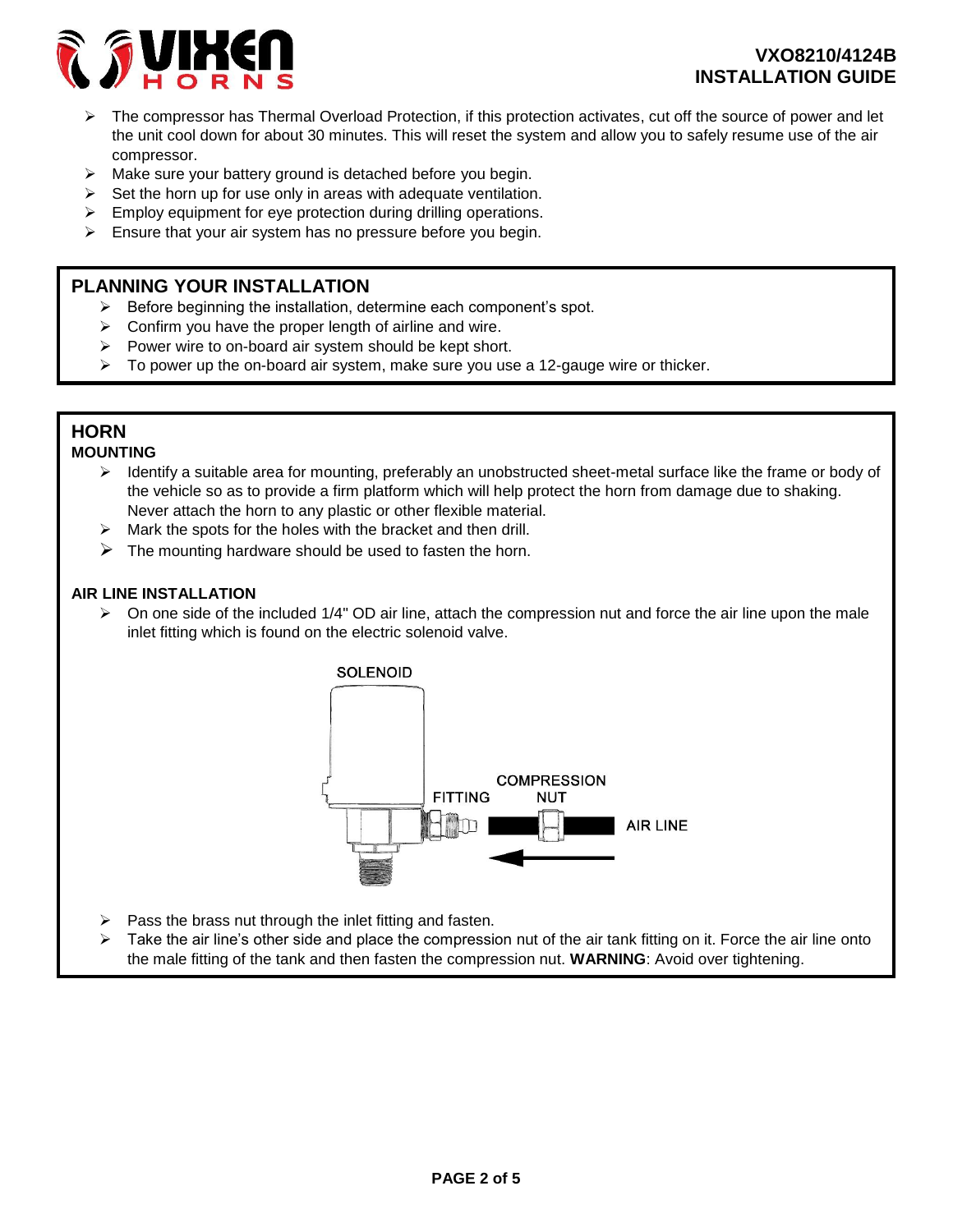

# **ON-BOARD AIR SYSTEM**

### **MOUNTING**

- $\triangleright$  Determine a dry place to mount your on-board air system. If you have chosen to install in the engine compartment, you should mount it as close to the front as possible to allow for maximum flow of air around compressor and also to avoid heat from the exhaust. **IMPORTANT**: Never attach the system to any plastic or other flexible material.
- $\triangleright$  For optimal results, the compressor should be placed as close to the battery as possible. This will reduce the amount of wiring needed.
- $\triangleright$  Avoid placing compressor near flammable liquids.
- $\triangleright$  For proper heat dissipation of the compressor never install the on-board air system upside down.
- $\triangleright$  Mark the spots for the holes with the mounting base as a guide and then drill. Make sure the system is secured.

## **THERMAL OVERLOAD PROTECTION**

 $\triangleright$  The compressor has Thermal Overload Protection, if this protection activates, cut off the source of power and let the unit cool down for about 30 minutes. This will reset the system and allow you to safely resume use of the air compressor.

### **PRESSURE SWITCH RATING**

- > The included pressure switch has a rating of 90 PSI ON, 115 PSI OFF. When the air pressure in the air tank is below the preset ON pressure (90 PSI), the compressor will automatically turn on and will start pumping air into the tank. When the pressure reaches the cut OFF pressure (115 PSI), the compressor will be automatically shut off.
- In this system your Pressure Switch is already wired to the air compressor. Do not modify this connection.

### **AIR PRESSURE GAUGE**

- $\triangleright$  Your system includes a 150 PSI Pressure Gauge that will measure the air pressure of the tank.
- $\triangleright$  The air pressure gauge is a sensitive part of the system, please avoid dropping, hitting or tighten it to the tank using a method other than the brass nut located in the back.

### **DRAIN NUT**

- $\triangleright$  This nut helps you drain the water that can collect in the air tank after long periods of use. **REMOVING CONDENSATION**:
- $\triangleright$  To remove any condensation which has accumulated inside the tank, bleed the tank's pressure until it ranges from approximately 5 PSI to 20 PSI.
- $\triangleright$  Remove the drain nut found at the tank's bottom to drain the water from the tank. After draining the accumulated condensation, apply thread sealant to the nut's thread and reinstall it.
- **IMPORTANT:** Draining the system regularly will extend the life of the air tank.

# **MAINTENANCE**

- Make sure that electrical and fitting connections are regularly inspected, cleaned and tightened when needed.
- Make sure mounting screws are regularly tightened if needed.
- $\triangleright$  Drain weekly, to avoid excessive buildup of condensation.
- $\triangleright$  Compressor features a washable air filter which should be cleaned using any mild form of liquid soap every two months if it gets dusty. Just remove the front cover of the filter's housing to reach it. Replacement time frames depend on the operating environment and how often it is used.
- $\triangleright$  Clean dirt and dust from heat spreader and motor housing of the compressor.
- The motor of the air compressor has a maintenance-free lasting lubricant. **DO NOT LUBRICATE**.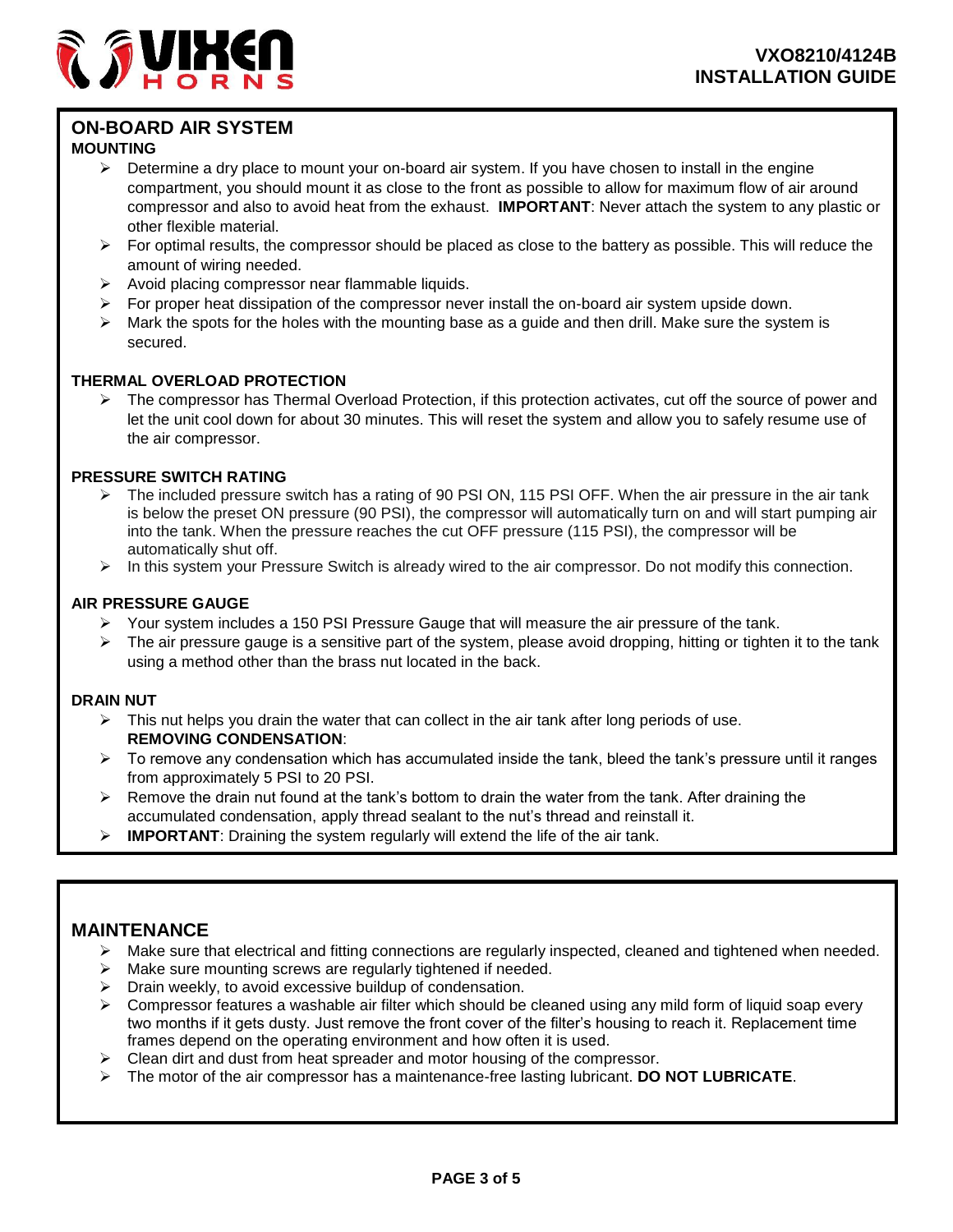# **ELECTRICAL CONNECTION**

### **ON-BOARD AIR SYSTEM**

- The red wire of the on-board system coming from the bottom of the tank should be connected using the provided fuse to (+) 12-volt power source. **IMPORTANT**: To prevent the compressor from over running and possible damage due to an air leak, connect the compressor's red wire to a power source in the vehicle that only gets power when the vehicle's ignition is on. Recommended connection points are: windshield wiper motor, blower motor or an accessory terminal on the fuse panel. Make sure to use wire that is as heavy as the wire of the compressor.
- $\triangleright$  The black wire of the on-board system coming from the bottom of the tank should be connected to ground. The ground connection should be rust and paint free.
- $\triangleright$  Your compressor is now set for use and will turn on automatically when air pressure in the air tank falls. When air pressure reaches maximum PSI, it will turn off. If the compressor fails to reach the maximum air pressure of the tank, which is the Pressure Switch's cut OFF pressure, check all air connections for leaks. While the compressor is pumping, use soapy water or any bubble solution to perform this check. In case the leak remains after tightening, re-apply thread sealant.
- **IMPORTANT**: Never touch fittings, connecting tubes or the air compressor with bare hands either during or shortly after use.

# **HORN (SOLENOID)**

## **USING NEW HORN BUTTON**

- $\triangleright$  Connect one of the electric valve's wires to the positive (+) terminal of the battery, alternator, etc. This circuit should be protected using a 10A fuse (not provided).
- Connect the second electric valve wire to one of the Horn Button's connections. The remaining connection of the Horn Button must be connected to ground.



### **USING VEHICLE'S HORN SWITCH**

- First, determine the switch's polarity. The horn of most vehicles sends a negative (-) signal which can be confirmed by connecting one of the probes from an ohm meter to the wire of the horn while connecting the other one to ground. The meter should be at zero. This proves that horn circuit is negative (-). In case the meter reads anything other than zero ohms, test for voltage between the wire of the horn and the ground. A 12-volt reading would mean a positive (+) horn circuit.
- $\triangleright$  Once you know the horn circuit's polarity, connect any of the solenoid wires to the horn wire.
- If you have a negative horn circuit, connect the remaining solenoid wire to a constant 12-volt power source.
- $\triangleright$  If you have a positive horn circuit, connect the remaining solenoid wire to ground.